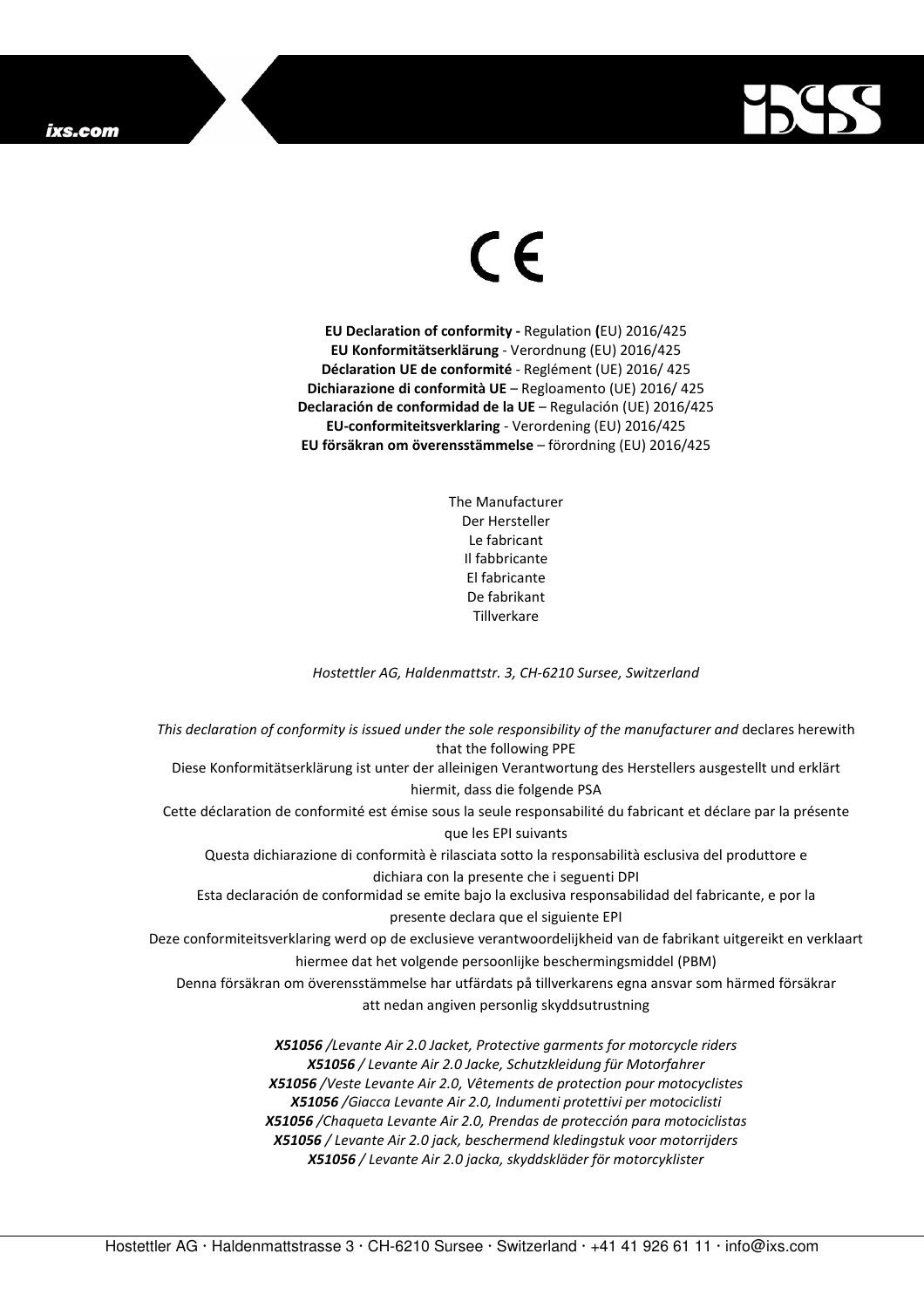



has undergone the EU-type examination conformity assessment procedure (Module B) performed by the Notified Body, IDIADA AUTOMOTIVE TECHNOLOGY, S.A. (OC.0164), P. I. L'ALBORNAR, E-43710 Santa Olivia (Tarragona – Spain), which has issued the EU Type Examination Certificate No. MT19050033.

And is compliant with the following Standard prEN17092-4:2018 (A)

## hat das EU-Baumusterprüfungs-Konformitätsbewertungsverfahren durchlaufen (Modul B) durchgeführt von der benannten Stelle, IDIADA AUTOMOTIVE TECHNOLOGY, S.A. (OC.0164), P. I. L'ALBORNAR, E-43710 Santa Olivia (Tarragona – Spanien), die die EU-Baumusterprüfbescheinigung Nr. MT19050033 ausgestellt hat.

und entspricht der folgenden Norm prEN17092-4:2018 (A)

a subi la procédure d'évaluation de la conformité pour l'examen de type UE (module B) réalisée par l'organisme notifié, IDIADA AUTOMOTIVE TECHNOLOGY, S.A. (OC.0164), P. I. L'ALBORNAR, E-43710 Santa Olivia (Tarragona – Espagne), qui a délivré le certificat d'examen de type UE n°. MT19050033.

Et est conforme à la norme suivante prEN17092-4:2018 (A)

è stato sottoposto alla procedura di valutazione della conformità dell'esame UE del tipo (modulo B) eseguita dall'organismo notificato, IDIADA AUTOMOTIVE TECHNOLOGY, S.A. (OC.0164), P. I. L'ALBORNAR, E-43710 Santa Olivia (Tarragona – Spagna), che ha rilasciato il certificato di esame UE del tipo n. MT19050033.

Ed è conforme alla seguente norma prEN17092-4:2018 (A)

ha sido sometido al procedimiento de evaluación de conformidad del examen de tipo UE (Módulo B) realizado por el organismo notificado, IDIADA AUTOMOTIVE TECHNOLOGY, S.A. (OC.0164), P. I. L'ALBORNAR, E-43710 Santa Olivia (Tarragona – España), que ha emitido el certificado de examen UE de tipo no. MT19050033.

Y cumple con el siguiente estándar prEN17092-4:2018 (A)

de EG-typekeuring-conformiteitsbeoordelingsprocedure doorlopen (module B) heeft,uitgevoerd door de aangemelde instantie IDIADA AUTOMOTIVE TECHNOLOGY, S.A. (OC.0164), P. I. L'ALBORNAR, E-43710 Santa Olivia (Tarragona – Spanje) die het certificaat van EG-typeonderzoek nr. MT19050033 afgegeven heeft,

en voldoet aan de volgende norm: prEN17092-4:2018 (A)